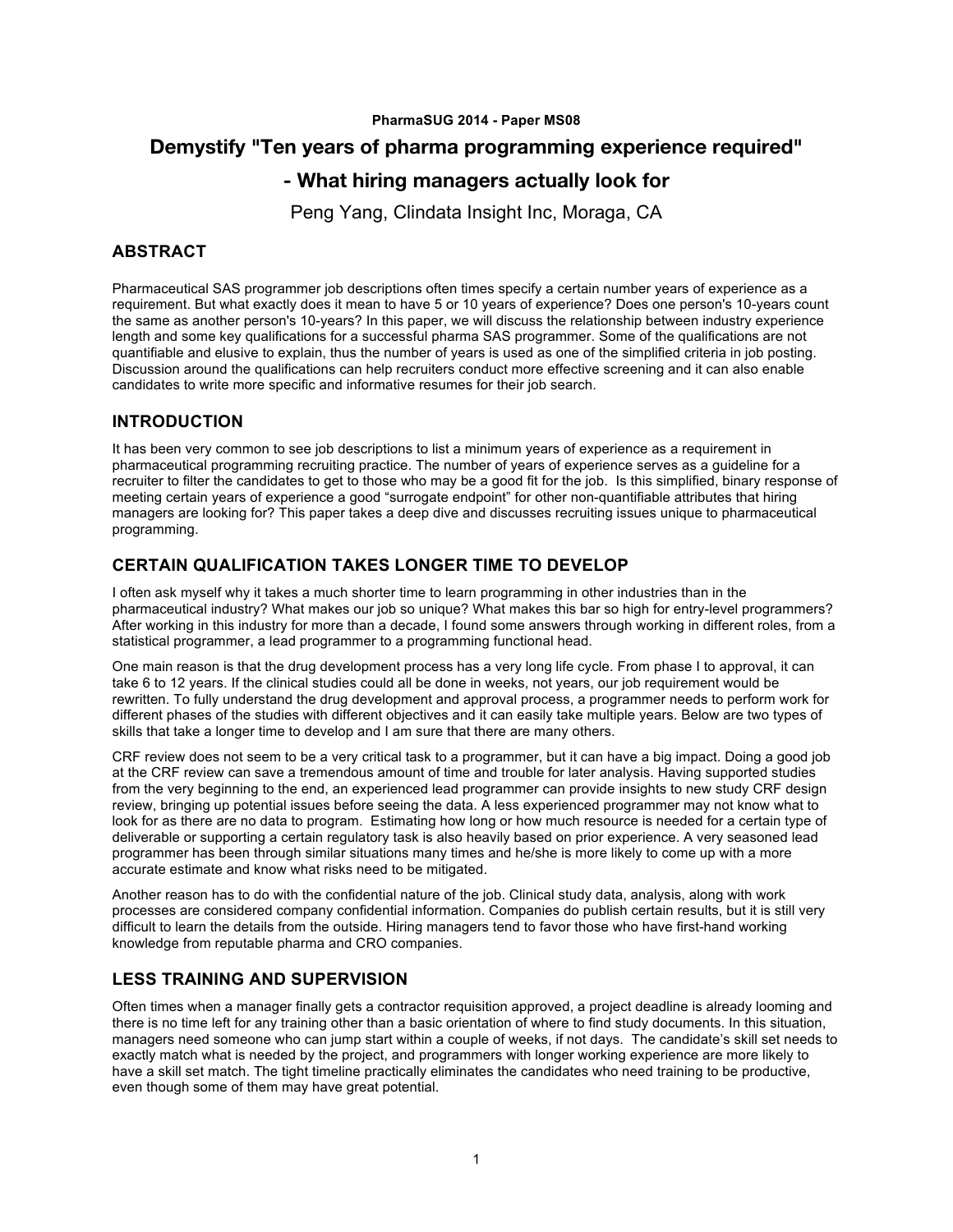After the economic downturn of 2008, more and more pharma companies are moving from hiring full time employees to hiring contractors or using CRO vendors. This paradigm shift has a profound consequence on how much effort can be spent on training. Even though lack of experience can be offset to some extent by training, the opportunity for training has become more limited.

When hiring managers ask for someone with longer experience, it is implied that they want someone who can function with higher autonomy and less supervision. Under a tight timeline, the team may not have bandwidth to take a less experienced resource that requires a lot of supervision.

#### **RELATIONSHIP BETWEEN EXPERIENCE AND PRODUCTIVITY/QUALITY**

There is no doubt that every hiring manager wants to hire someone who is productive. Does longer experience equate to higher productivity and quality? Most of us will answer this question with an answer of "maybe". Intuitively, if one repeats doing a task multiple times, he/she should know how to get it done faster and better. In reality, it can also depend on an individual's drive for higher efficiency and quality. This type of information needs to be thoroughly probed at the technical and behavioral interviews and reference checks. In addition to evaluating a candidate's technical expertise, it is very important for hiring managers to assess whether the candidate's learning, problemsolving and communication style will be a good fit with the current team setting, including non-programming functions.

#### **PAST PERFORMACE**

The number of years can be easily counted, but the past performance is harder to assess as no one attaches his/her performance evaluations on the resume. Some positive indicators hiring mangers look for may include being given increasing level of responsibility, project accomplishment, receiving performance awards and receiving external recognition. Another important way of vetting the performance is through people that have directly worked with the candidate in the past and who have observed the candidates in action, under stress. Those who have differentiated themselves to be highly effective professionals with great work ethics and commitment tend to stay as good performers in a new position.

#### **THE PERSON WITH 1-YEAR EXPERIENCE REPEATED 10 TIMES**

It is not common, but it is possible that certain programmers can keep their skills set and productivity in stagnant stage for years. Even though on the resume, they have many years of experience, there is not much substance behind the number. This can be a result of both extrinsic and intrinsic factors.

**Extrinsic factors**: In certain companies, getting the job done or even well done does not require a constant skills upgrade. The company hardware, software and process may stay the same for years and the company may lack a culture of adopting new technologies and new standards. In this environment, an individual can be viewed as a reliable performer without noticing that the outside world has moved on and the skill gap is already very wide. They only find out this reality with surprise when it is time to look for a new job.

**Intrinsic factors:** Not every programmer is motivated to learn new things or take on new challenges. Self-improving requires a higher level of discipline to set aside time to read, research and practice. Ultimately it is each individual's personal choice to go with "comfort zone" or "growth zone".

During my candidate screening process, I often ask about candidate's knowledge on latest SAS, CDISC and FDA guidelines. When candidates told me that their company was using a much older version of SAS, lower version of CDISC or no CDISC at all, I then asked them about whether they have spent any personal effort to learn any of those on their own. Sometimes the answer is a very firm "no" because they claimed there was no need. In this case, their experience needs to be discounted because a big portion of it may be just repeats in the old system.

#### **THE HIGH ACHIEVER OUTLIER**

So if we look for the right skill match and use years of experience as a filter, we should get to the right candidate and everything is fine, right? Watch out, you may miss a category - the rare high achiever outlier. They are programmers who demonstrate excellence at an early stage of their career and accomplish goals much faster than the average crowd. Their success can also be attributed to both extrinsic and intrinsic factors.

**Extrinsic factor:** Some places are faster paced and have more active clinical trials and submission work. If the individual happens to be in the middle of lots of actions and receives good training and mentoring, he/she can essentially live the "dog years". Their one-year of experience can add enough value as three-years of experience by others.